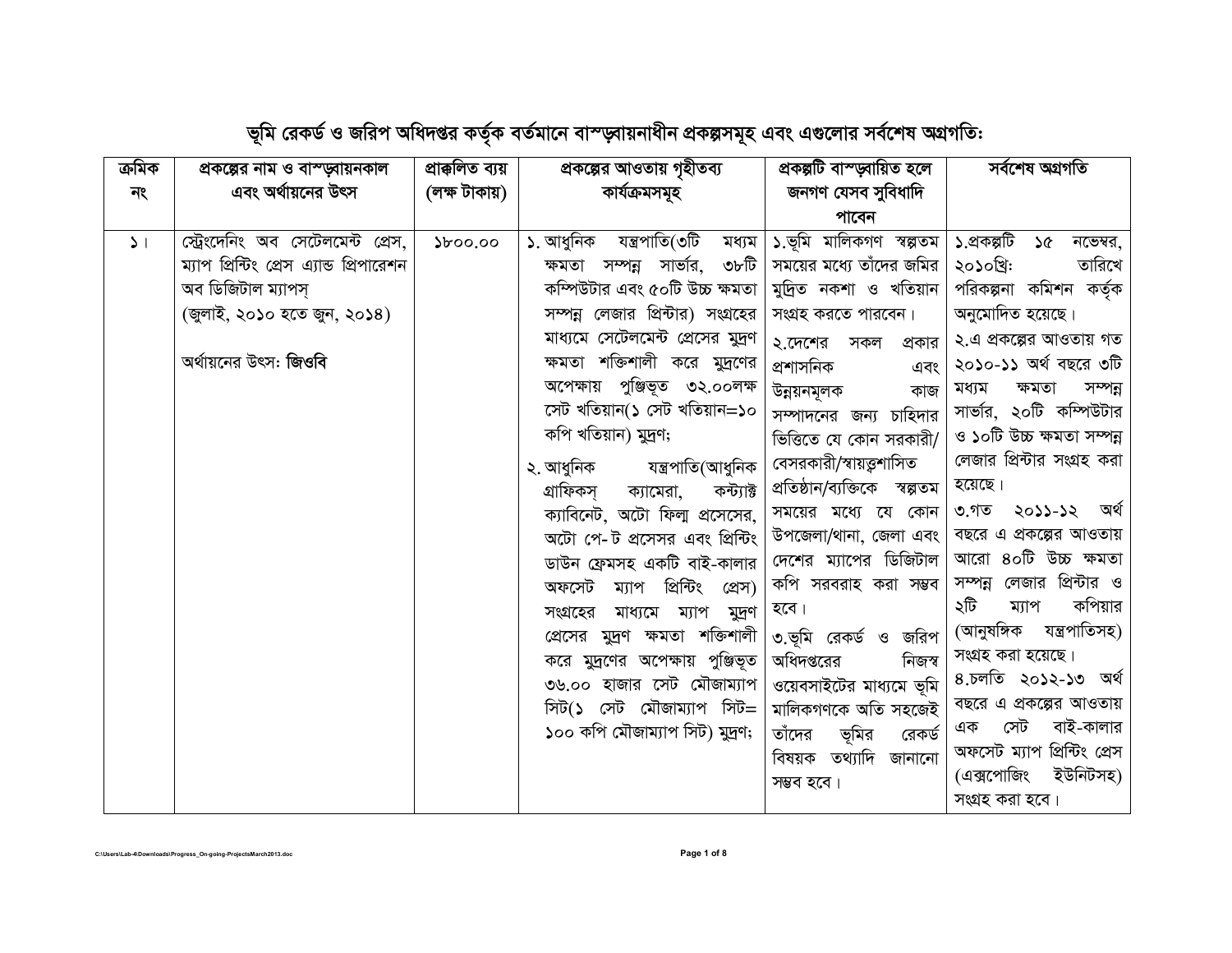|          |                                                                                                                                                                                                                                                                                              |       | ৩. বাংলাদেশের সকল উপজেলা/থানা,<br>এবং দেশের ম্যাপের<br>জেলা<br>ডিজিটাল কপি প্রস্তুত করা; এবং<br>৪. ভূমি মালিকগণকে তাঁদের ভূমির<br>বিষয়ক<br>তথ্যাদি<br>রেকর্ড<br>ওয়েবসাইটের মাধ্যমে<br>সহজে<br>জানার সুবিধার্থে ভূমি রেকর্ড ও<br>জরিপ অধিদপ্তরের একটি নিজস্ব<br>ওয়েবসাইট নিৰ্মাণ করা।                                                                                                                                                                                                                                                                                                                                                                                                                                                                                                                                                                                                                                                                                                                                                                                                                                                                                                                                                                                                                                                                                                                                                                                                                           |
|----------|----------------------------------------------------------------------------------------------------------------------------------------------------------------------------------------------------------------------------------------------------------------------------------------------|-------|-------------------------------------------------------------------------------------------------------------------------------------------------------------------------------------------------------------------------------------------------------------------------------------------------------------------------------------------------------------------------------------------------------------------------------------------------------------------------------------------------------------------------------------------------------------------------------------------------------------------------------------------------------------------------------------------------------------------------------------------------------------------------------------------------------------------------------------------------------------------------------------------------------------------------------------------------------------------------------------------------------------------------------------------------------------------------------------------------------------------------------------------------------------------------------------------------------------------------------------------------------------------------------------------------------------------------------------------------------------------------------------------------------------------------------------------------------------------------------------------------------------------|
| $\geq 1$ | ক্যাপাসিটি ডেভেলপমেন্ট অব দি<br>ডিপাৰ্টমেন্ট অব ল্যান্ড রেকৰ্ডস্ এ্যান্ড<br>সার্ভেস এ্যান্ড মডার্নাইজেশন অব<br>স্টোরিং,<br>ক্যাডাস্ট্র্যাল<br>ম্যাপস্<br>প্রিজার্ভিং এ্যান্ড রিট্রিভ্যাল সিস্টেম<br>প্রকল্প জিলাই, ২০১০ হতে জুন,<br>২০১৩ (সংশোধিত)]<br>অর্থায়নের<br>উৎস:জাইকা<br>(জেডিসিএফ) | 00.00 | ডিজিটাল পদ্ধতিতে ভূমি জরিপ,<br>১. ডিজিটাল পদ্ধতিতে ভূমি   ১. প্রকল্পটি ৩১ জানুয়ারী,<br>$\mathcal{L}$ .<br>২০১১খ্রি: তারিখে ভূমি<br>রেকর্ড প্রণয়ন, রেকর্ড ব্যবস্থাপনা<br>জরিপ, রেকর্ড প্রণয়ন,  <br>এবং হালনাগাদকরণের জন্য ভূমি<br>মন্ত্রণালয় কর্তৃক অনুমোদিত<br>রেকর্ড ব্যবস্থাপনা এবং।<br>রেকর্ড ও জরিপ অধিদপ্তরের<br>হালনাগাদকরণের জন্য<br>হয়েছে।<br>কর্মকর্তা এবং কর্মচারীগণের<br>ভূমি রেকর্ড ও জরিপ \ ২. এ প্রকল্পের আওতায়<br>অধিদপ্তরের ১০০জন<br>(১০০জন) দক্ষতা উন্নয়ন;<br>গত<br>২০১০-১১<br>এবং<br>ডিজিটাল পদ্ধতিতে ভূমি জরিপ,<br>দক্ষ কৰ্মকৰ্তা এবং<br>২০১১-১২ অর্থ বছরে মোট<br>২.<br>কৰ্মচারী তৈরী হবে;<br>৪৫টি ইটিএস,<br>রেকর্ড প্রণয়ন, রেকর্ড ব্যবস্থাপনা<br>৫টি<br>২. ডিজিটাল পদ্ধতিতে ভূমি   কম্পিউটার এবং ২০টি<br>এবং হালনাগাদকরণের<br>জন্য<br>আধুনিক যন্ত্ৰপাতি(৪৫টি ইটিএস,<br>ম্যাপ প্রসেসিং সফটওয়্যার<br>জরিপ, রেকর্ড প্রণয়ন,  <br>১০টি কম্পিউটার, ২০টি ম্যাপ<br>রেকর্ড ব্যবস্থাপনা এবং।<br>সংগ্ৰহ করা হয়েছে।<br>প্ৰসেসিং<br>৩. চলতি ২০১২-১৩ অৰ্থ<br>সফটওয়্যার,<br>৩টি<br>হালনাগাদকরণের জন্য<br>ইঙ্কজেট প-টার এবং ৫টি<br>8৫টি ইটিএস, ১০টি  <br>বছরে এ প্রকল্পের আওতায়<br>প্রিন্টার) সংগ্রহ করা;<br>কম্পিউটার, ২০টি ম্যাপ $ $<br>সমগ্র বাংলাদেশের সি,এস<br>লেজার<br>প্ৰসেসিং<br>সফটওয়্যার,  <br>(ক্যাডাস্ট্র্যাল<br>সার্ভে),<br>এবং<br>৩টি ইঙ্কজেট প-টার <br>এস,এ(স্টেট একুইজিশন)<br>সি,এস<br>সমগ্র বাংলাদেশের<br>৩.<br>৫টি<br>এবং আর,এস(রিভিশনাল<br>(ক্যাডাস্ট্র্যাল সার্ভে), এস,এ<br>এবং<br>লেজার<br>ৰ্টেচ)<br>একুইজিশন)<br>প্রিন্টার<br>সার্ভে) জরিপে প্রণীত<br>সংগ্ৰহ করা  <br>এবং |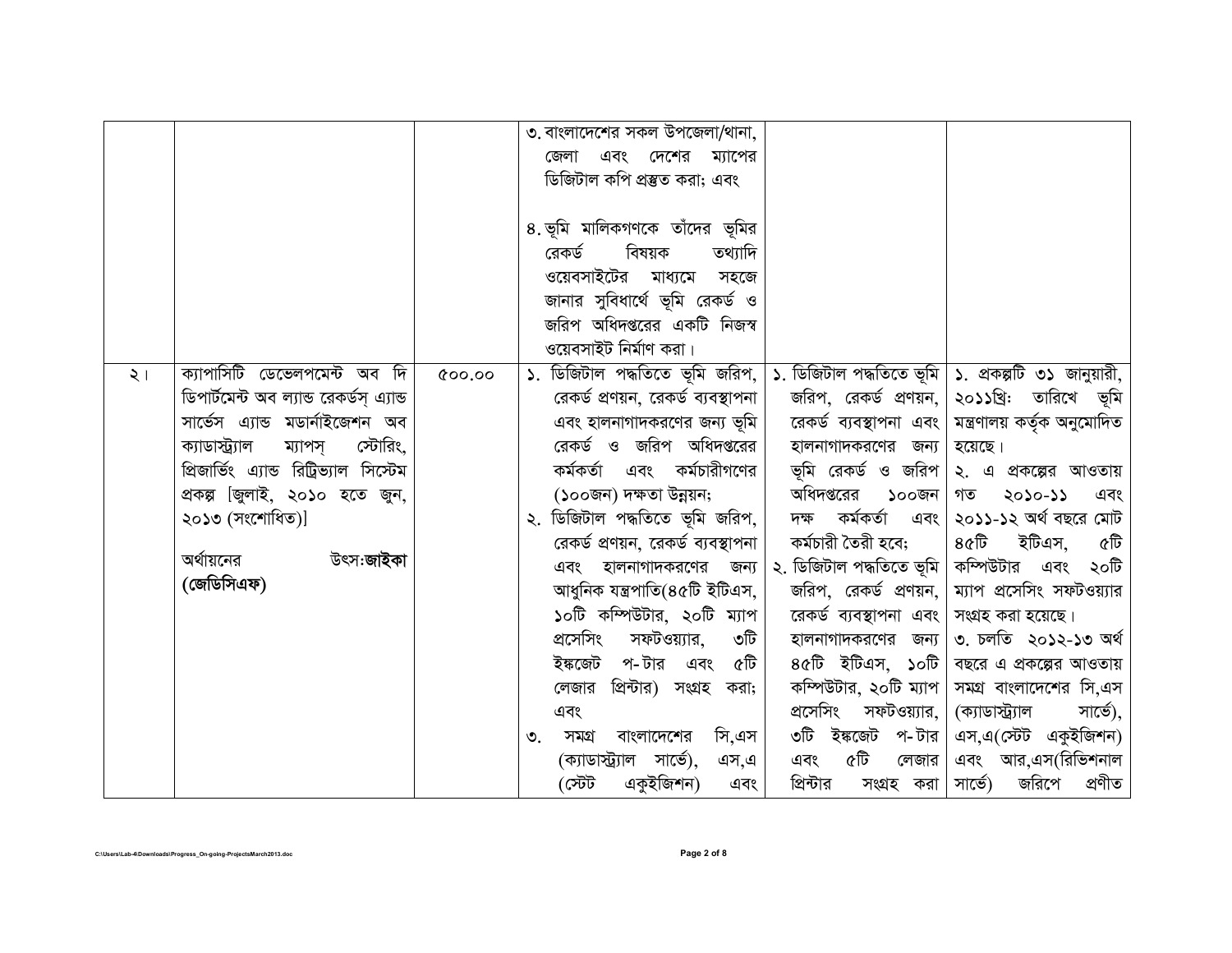|         |                                                       |           | আর,এস(রিভিশনাল                                                           | সাৰ্ভে)             | সম্ভব হবে; এবং                                           | $\mathcal{S}, \mathcal{S}, \mathcal{S}, \mathcal{S}$ েটি<br>বিদ্যমান |
|---------|-------------------------------------------------------|-----------|--------------------------------------------------------------------------|---------------------|----------------------------------------------------------|----------------------------------------------------------------------|
|         |                                                       |           | জরিপে<br>প্ৰণীত                                                          | বিদ্যমান            | ৩.সমগ্ৰ<br>বাংলাদেশের                                    | মৌজা ম্যাপ সিটের একটি                                                |
|         |                                                       |           | $\Omega, 2\mathfrak{C}, \mathfrak{c}$ , $\mathfrak{C}$<br>মৌজা           | ম্যাপ               | সি.এস(ক্যাডাস্ট্র্যাল                                    | ডিজিটাল আৰ্কাইভ প্ৰতিষ্ঠার                                           |
|         |                                                       |           | ডিজিটাল<br>সিটের                                                         | আৰ্কাইভ             | সার্ভে),<br>এস,এ(স্টেট                                   | ইতিমধ্যে<br>জন্য<br>গত                                               |
|         |                                                       |           | প্রতিষ্ঠা করা।                                                           |                     | একুইজিশন)<br>এবং                                         | ৩০.০১.২০১৩খ্রি: তারিখে                                               |
|         |                                                       |           |                                                                          |                     | আর,এস(রিভিশনাল                                           | ই-জেন কনসালটেন্টস লি:                                                |
|         |                                                       |           |                                                                          |                     | সার্ভে) জরিপে প্রণীত                                     | নামক একটি বেসরকারী                                                   |
|         |                                                       |           |                                                                          |                     | বিদ্যমান<br>$\mathcal{L}, \mathcal{L}, \mathcal{L}$ ত তি | প্রতিষ্ঠানের<br>সাথে<br>এ                                            |
|         |                                                       |           |                                                                          |                     | সিটের<br>মৌজা<br>ম্যাপ                                   | প্রকল্পের প্রকল্প পরিচালকের                                          |
|         |                                                       |           |                                                                          |                     | ডিজিটাল<br>একটি                                          | একটি<br>ক্তীবু<br>স্বাক্ষরিত                                         |
|         |                                                       |           |                                                                          |                     | আৰ্কাইভ প্ৰতিষ্ঠিত হবে,                                  | চলতি<br>এছাড়াও<br>হয়েছে।                                           |
|         |                                                       |           |                                                                          |                     | ভূমি<br>থেকে<br>যা                                       | ২০১২-১৩ অর্থ বছরে এ                                                  |
|         |                                                       |           |                                                                          |                     | চাহিদার<br>মালিকগণের                                     | আওতায়<br>আরো<br>প্রকল্পের                                           |
|         |                                                       |           |                                                                          |                     | ভিত্তিতে স্বল্পতম সময়ে                                  | ৫টি<br>কম্পিউটার,<br>৩টি                                             |
|         |                                                       |           |                                                                          |                     | মৌজার যে<br>ঐ<br>সকল                                     | ইঙ্কজেট প-টার এবং ৫টি                                                |
|         |                                                       |           |                                                                          |                     | সিট<br>মৌজাম্যাপ<br>কোন                                  | প্রিন্টার<br>লেজার<br>সংগ্ৰহ                                         |
|         |                                                       |           |                                                                          |                     | সরবরাহ<br>সম্ভব<br>করা                                   | করার জন্য দরপত্র আহবান                                               |
|         |                                                       |           |                                                                          |                     | হবে।                                                     | করা হয়েছে।                                                          |
| $\circ$ | Strengthening<br>Governance<br>Manangement<br>Project | ১৩,৫৩৯.৫৮ | ৭টি<br>(ক)বাংলাদেশের                                                     | জেলার               | জেলা পর্যায়ে:                                           | ১. প্রকল্পটি ১৩ সেপ্টেম্বর,                                          |
|         | Digital Land<br>[Component-B:                         | (জিওবি:   | (গোপালগঞ্জ,<br>জামালপুর,                                                 | শেরপুর,             | (ক) সংশি-ষ্ট জেলার যে                                    | ২০১১খ্রি: তারিখে একনেক                                               |
|         | Management System (DLMS)]                             | ২৪২৫.৭৩   | গাজীপুর,<br>দিনাজপুর,<br>পাবনা<br>$88\overline{b}$<br>রাজশাহী)<br>উপজেলা | ও<br>চীৱ<br>$\circ$ | কোন উপজেলার যে কোন                                       | কর্তৃক অনুমোদিত হয়েছে।                                              |
|         |                                                       | এবং       | রেভিনিউ<br>মেট<br>সার্কেল-এর                                             | ৮৮১২টি              | মৌজার যে কোন প-টের                                       | ২. ইতিমধ্যে এ প্ৰকল্পটি                                              |
|         | অর্থায়নের উৎস: জিওবি এবং এডিবি                       | এডিবি:    | জরিপে<br>সৰ্বশেষ<br>মৌজার                                                | প্ৰণীত              | সৰ্বশেষ<br>মালিক(গণ)                                     | বাস্ড়্বায়নের জন্য একজন                                             |
|         |                                                       | 33330.66  | মৌজাম্যাপ সিট<br>$\mathcal{F}, \mathcal{F}88\overline{\mathbb{G}}$       | এবং                 | রেকর্ড<br>হালনাগাদকৃত                                    | পূর্ণকালীন প্রকল্প পরিচালক                                           |
|         |                                                       |           | ৰ্ডঃ,১০,৩৮৫টি<br>খতিয়ান(মিউটেশন                                         |                     | (মিউটেশনসহ) ও নকশা                                       | পূৰ্ণকালীন<br>এবং একজন                                               |
|         |                                                       |           | খতিয়ানসহ) কম্পিউটার ও স্ক্যানারের                                       |                     | (দৈৰ্ঘ, প্ৰস্থ ও ক্ষেত্ৰফলসহ)                            | পরিচালক<br>উপ-প্ৰকল্প                                                |
|         |                                                       |           | সাহায্যে স্ক্যান করা(১:১ স্কেলে) এবং তা                                  |                     | সংক্রাম্ত তথ্যাদি স্বল্পতম                               | নিয়োগ<br>হয়েছে।<br>দেয়া                                           |
|         |                                                       |           | কম্পিউটারে ডাটাবেজ আকারে সংরক্ষণ                                         |                     | সময়ে (আবেদন করার পর                                     | এছাড়াও<br>প্রকল্পের<br>এ                                            |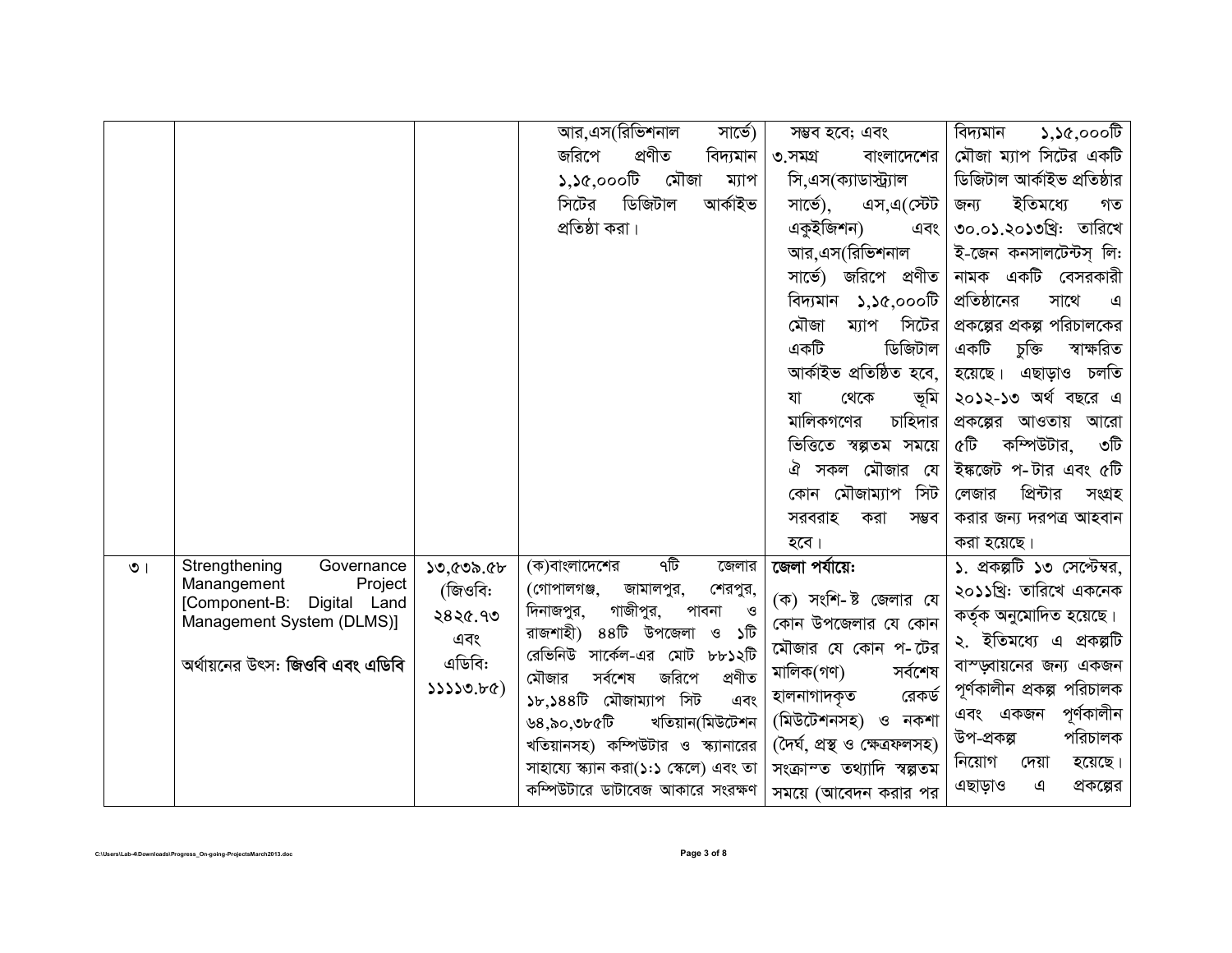|  | করা;                                                               | মিনিটের<br>মধ্যে)<br><b>ያረ-ን</b>       | অনুমোদিত জনবল অনুযায়ী       |
|--|--------------------------------------------------------------------|----------------------------------------|------------------------------|
|  | (খ)কম্পিউটার<br>জিআইএস<br>$\mathcal{O}$                            | জানতে পারবেন।                          | অন্যান্য কৰ্মকৰ্তা-কৰ্মচারী  |
|  | জিওগ্ৰাফিক<br>সিস্টেম)<br>ইনফরমেশন                                 |                                        | নিয়োগ দেয়া হয়েছে।         |
|  | $\mathcal{F}, \mathcal{S}88\mathbb{R}$<br>সফটওয়্যারের<br>সাহায্যে | (খ) সরকার নির্ধারিত ফিস                | ৩. চলতি ২০১২-১৩ অৰ্থ         |
|  | মৌজাম্যাপ সিট ডিজিটাইজ করা এবং                                     | পরিশোধ করে<br>স্বল্পতম                 | বছরের বাজেটে এ প্রকল্পের     |
|  | তা কম্পিউটারে ডাটাবেজ আকারে                                        | সময়ে (আবেদন করার পর                   | জন্য মোট ৫৪৭৬.০০ লক্ষ        |
|  | সংরক্ষণ করা;                                                       | ১ ঘন্টার মধ্যে) যে কেউ                 | (জিওবি+এডিবি)<br>টাকা        |
|  | (গ)ডিজিটাল ডাটা<br>এন্ট্রির<br>মা্যধমে                             | প্রয়োজন অনুযায়ী সংশি- ষ্ট            | বরাদ্দ পাওয়া গেছে। কিন্তু   |
|  | খতিয়ান(মিউটেশন<br>উ§,৯০,৩৮৫টি                                     | জেলার<br>যে<br>কোন                     | জিওবি'র<br>অংশ<br>থেকে       |
|  | একটি<br>ডিজিটাল<br>খতিয়ানসহ)-এর                                   | উপজেলার<br>যে<br>কোন                   | যথানিয়মে                    |
|  | ডাটাবেজ প্ৰস্তুত<br>করা<br>এবং তা                                  | মৌজার যে কোন প-টের                     | টাকা<br>ছাড়                 |
|  | কম্পিউটারের ডাটাবেজে সংরক্ষণ করা;                                  | সৰ্বশেষ<br>হালনাগাদকৃত                 | পাওয়া গেলেও এডিবি'র         |
|  | পজিশানিং<br>(ঘ)জিপিএস(গে- াবাল                                     | রেকর্ড(মিউটেশনসহ)<br>ও                 | অংশ থেকে অদ্যাবধি এ          |
|  | সিস্টেম)-এর সাহায্যে মাঠ পর্যায় থেকে                              | নকশা(দৈৰ্ঘ,<br>প্ৰস্থ<br>$\mathcal{B}$ | প্রকল্পের জন্য কোন টাকা      |
|  | ডাটা সংগ্ৰহ করে ১৮,১৪৪টি মৌজাম্যাপ                                 | ক্ষেত্ৰফলসহ) সংগ্ৰহ করতে               | ছাড় পাওয়া যায়নি। তবে      |
|  | সিট-এর প্রকৃত ভৌগোলিক অবস্থান                                      | পারবেন।                                | এডিবি'র পক্ষ থেকে এ          |
|  | নির্ধারণ(জিওরেফারেঙ্গিং) করা;                                      | উপজেলা পর্যায়ে:                       | প্রকল্পটি বাস্ড্সায়নের জন্য |
|  |                                                                    |                                        | প্রণীত কারিগরি সহায়তা       |
|  | (ঙ)মিউটেশন<br>খতিয়ান<br>অনুযায়ী                                  | (ক) সংশি-ষ্ট উপজেলার                   | প্রকল্পের আওতায় ইতিমধ্যে    |
|  | ১৮,১৪৪টি মৌজাম্যাপ সিট হালনাগাদ                                    | যে কোন মৌজার যে কোন                    | ২ জন পরামর্শক নিয়োগ         |
|  | করার জন্য ইটিএস (ইলেট্রনিক টোটাল                                   | প- টের<br>মালিক(গণ)                    | দেয়া হয়েছে, যাঁরা বর্তমানে |
|  | স্টেশন)-এর সাহায্যে মাঠ পর্যায় থেকে                               | সৰ্বশেষ<br>হালনাগাদকৃত                 | প্রকল্পের<br>আওতায়<br>মূল   |
|  | ডাটা সংগ্ৰহ করা;                                                   | রেকর্ড (মিউটেশনসহ) ও                   | যেসব কাৰ্যক্ৰমসমূহ সম্পন্ন   |
|  | (চ)উপরে বর্ণিত পদ্ধতিতে প্রস্তুতকৃত                                | (দৈৰ্ঘ, প্ৰস্থ ও<br>নকশা               | করা হবে তা সংগ্রহ করার       |
|  | ১৮,১৪৪টি মৌজাম্যাপ সিট এবং                                         | ক্ষেত্ৰফলসহ)<br>সংক্ৰাম্ত              | প্রয়োজনীয় দরপত্র<br>জন্য   |
|  | ৰ্ডী১খ৩,০৯,৪৶<br>খতিয়ান(মিউটেশন                                   | তথ্যাদি<br>স্বল্পতম<br>সময়ে           | দলিল প্রস্তুত করার কাজে      |
|  | খতিয়ানসহ)-এর ডিজিটাল ডাটাবেজের                                    | (আবেদন করার পর ৫-১৫                    | নিয়োজিত আছেন।               |
|  | মধ্যে সংযোগ স্থাপনের (Integration)                                 | মিনিটের মধ্যে) জানতে                   |                              |
|  | মাধ্যমে ডিজিটাল ভূমি ব্যবস্থাপনা                                   | পারবেন।                                |                              |
|  | পদ্ধতি(Digital Land Management                                     |                                        |                              |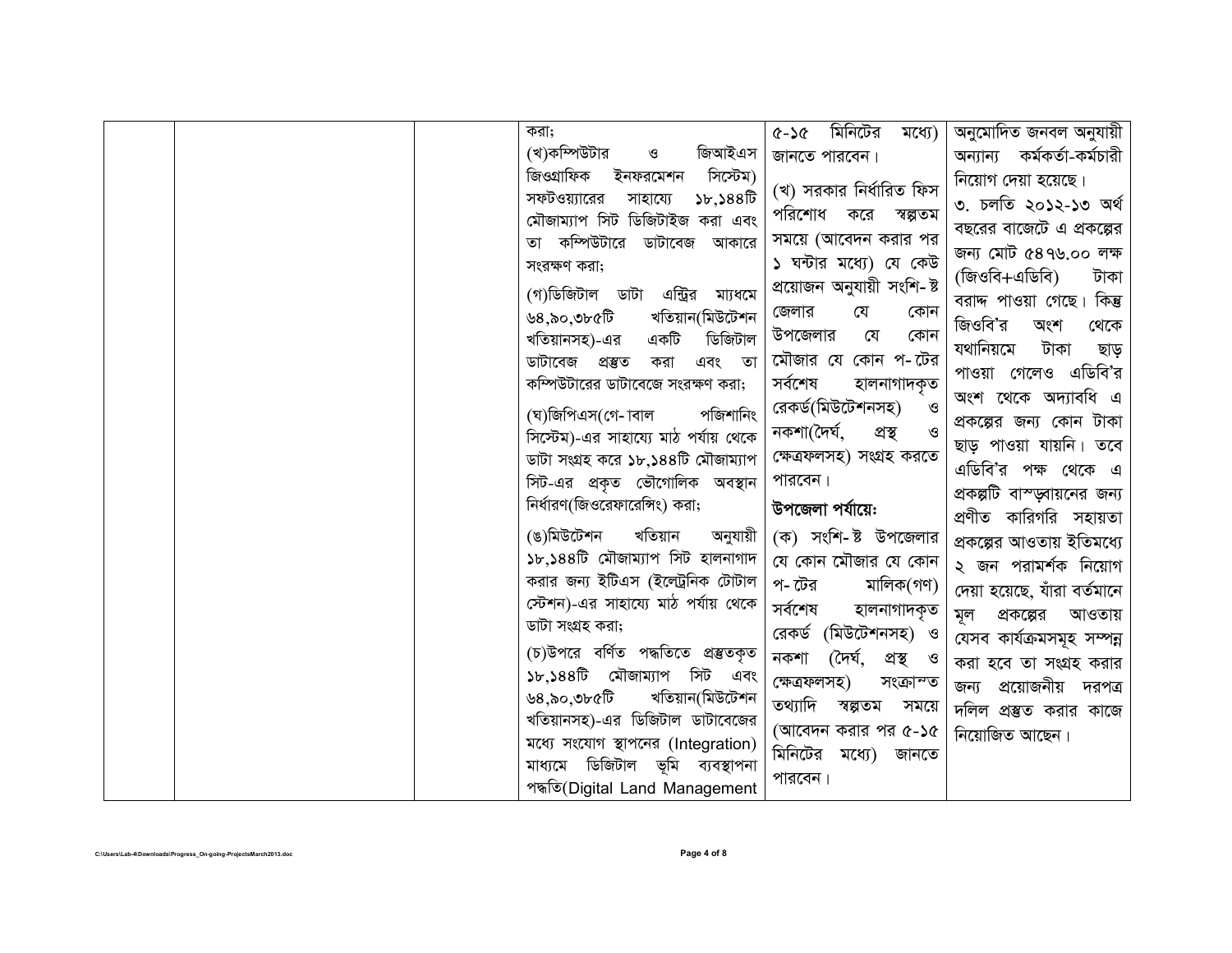|                |                                  |         | System: DLMS) শীৰ্ষক একটি                    | (খ) সরকার নির্ধারিত ফিস                           |                             |
|----------------|----------------------------------|---------|----------------------------------------------|---------------------------------------------------|-----------------------------|
|                |                                  |         | কাস্টমাইজড সফট্ওয়্যার প্রস্তুত ও            | পরিশোধ করে<br>স্বল্পতম                            |                             |
|                |                                  |         | প্রবর্তন করা;                                | সময়ে (আবেদন করার পর                              |                             |
|                |                                  |         | ডিজিটাল ভূমি ব্যবস্থাপনা<br>(ছ)              | ১ ঘন্টার মধ্যে) যে কেউ                            |                             |
|                |                                  |         | পদ্ধতি(Digital Land Management               | প্ৰয়োজন অনুযায়ী সংশি- ষ্ট                       |                             |
|                |                                  |         | System:DLMS) প্রবর্তনের মাধ্যমে              | উপজেলার<br>যে<br>কোন                              |                             |
|                |                                  |         | জনগণ তথা ভূমি মালিকগণকে অনলাইন               | মৌজার যে কোন প-টের                                |                             |
|                |                                  |         | পদ্ধতিতে স্বল্পতম সময়ে নামজারী ও            | সৰ্বশেষ<br>রেকর্ড                                 |                             |
|                |                                  |         | জমাভাগ (মিউটেশন) করার সুবিধার সৃষ্টি         | (মিউটেশনসহ) ও নকশা                                |                             |
|                |                                  |         | করা;                                         | (দৈৰ্ঘ, প্ৰস্থ ও ক্ষেত্ৰফলসহ)                     |                             |
|                |                                  |         | (জ)জনগণকে ভূমির তথ্যাদি সম্পর্কিত            | সংগ্ৰহ করতে পারবেন।                               |                             |
|                |                                  |         | খতিয়ানের<br>সেবা(মৌজাম্যাপ<br>$\mathcal{O}$ |                                                   |                             |
|                |                                  |         | সার্টিফাইড কপিসহ ভূমি সংক্রাম্ড়             | (গ) সংশি-ষ্ট উপজেলার                              |                             |
|                |                                  |         | অন্যান্য তথ্যাদি) প্রদানের লক্ষ্যে ২০টি      | যে কোন মৌজার যে কোন                               |                             |
|                |                                  |         | উপজেলায় ২০টি ভূমি তথ্য ও সেবা               | প-ট বিক্ৰী বা অন্য কোন                            |                             |
|                |                                  |         | কেন্দ্ৰ(Land<br>Information<br>and           | কারণে হস্তান্তরিত হলে                             |                             |
|                |                                  |         | Service Centre) স্থাপন করা।                  | ভূমি মালিকগণ সহকারী                               |                             |
|                |                                  |         |                                              | কমিশনার(ভূমি)-এর                                  |                             |
|                |                                  |         |                                              | কাৰ্যালয়<br>হতে<br>স্বল্পতম                      |                             |
|                |                                  |         |                                              | উক্ত<br>প- টের<br>সময়ে                           |                             |
|                |                                  |         |                                              | নামজারী<br>ও                                      |                             |
|                |                                  |         |                                              | জমাভাগ(মিউটেশন)                                   |                             |
|                |                                  |         |                                              | করাতে পারবেন।                                     |                             |
| 8 <sub>1</sub> | ডিজিটাল পদ্ধতিতে ভূমি জরিপ ও     | 6500.00 | আওতায় সারাদেশের<br>এ প্রকল্পের              | (ক) সরকার নির্ধারিত ফিস্                          | ডিপিপি<br>(ক)এ<br>প্রকল্পের |
|                | রেকর্ড<br>প্রণয়ন এবং<br>সংরক্ষণ |         | ৫৫টি<br>জেলার(গোপালগঞ্জ,                     | পরিশোধ<br>করে<br>জেলা                             | গত ১৯ এপ্রিল, ২০১২খ্রি:     |
|                | পর্যায়:<br>প্ৰকল্প(১ম           |         | শেরপুর, দিনাজপুর,<br>জামালপুর,               | প্রশাসক-এর কার্যালয় হতে                          | তারিখে একনেক কর্তৃক         |
|                | কম্পিউটারাইজেশন অব এক্সিস্টিং    |         | গাজীপুর ও পাবনা এবং ৩টি পার্বত্য             | অতি দ্র <sup>ত্র</sup> ততম সময়ে                  | অনুমোদিত হয়েছে।            |
|                | মৌজা ম্যাপস্ এ্যান্ড খতিয়ান)    |         | ব্যতীত) সকল মৌজার<br>জেলা                    | তাঁদের চাহিদা মোতাবেক                             | প্ৰকল্পটি<br>(খ)এ           |
|                | (জুলাই, ২০১২ হতে জুন, ২০১৪)      |         | বিদ্যমান $\alpha$ ,৮৪,৪৬,৩৮১টি খতিয়ান       | জমির<br>খতিয়ান $(\widehat{\text{b}}$ ,এস/ $\mid$ | বাস্ড্বায়নের<br>জন্য       |
|                |                                  |         |                                              |                                                   |                             |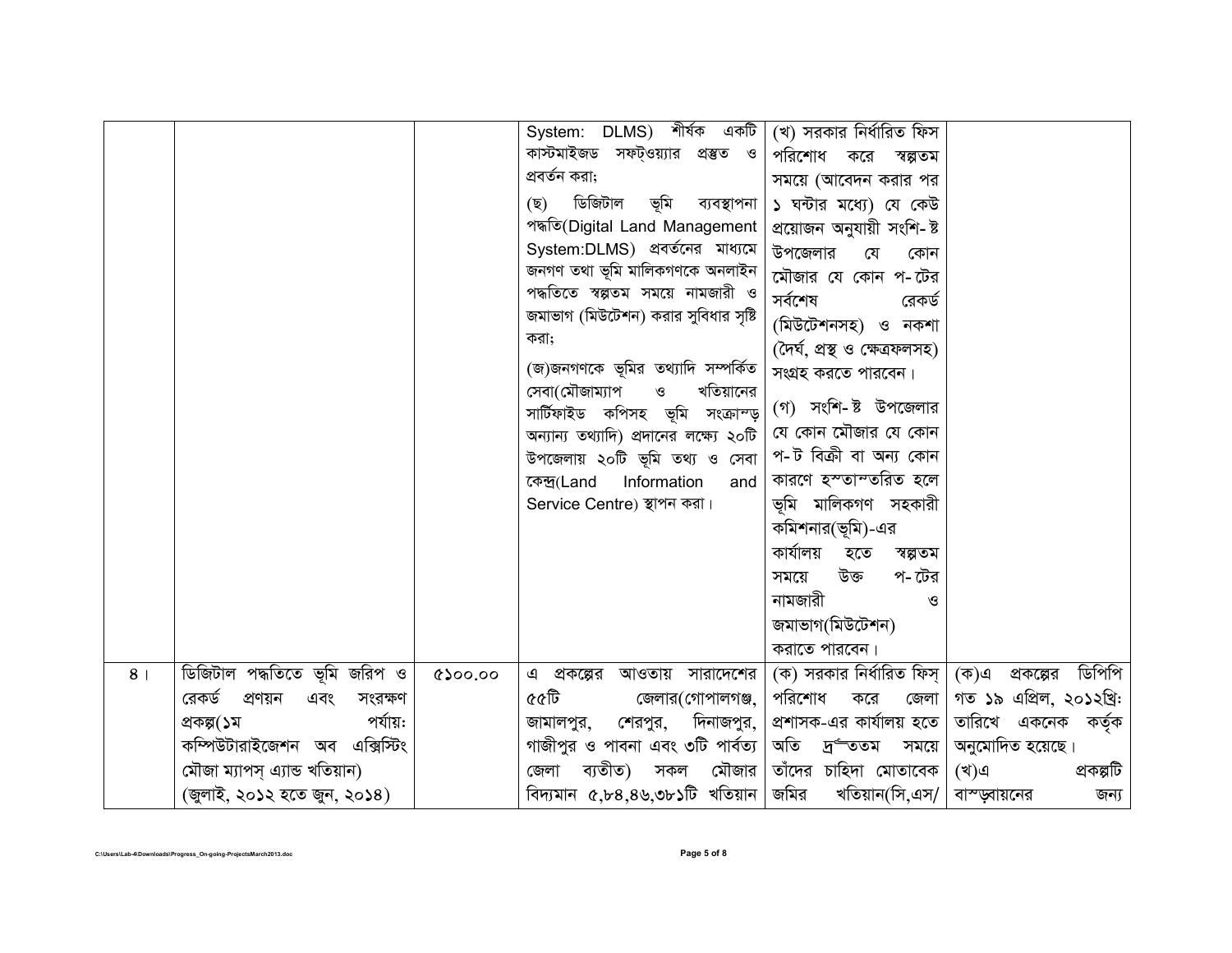|                                                              | (সি,এস/এস,এ/আর,এস)কম্পিউটারে                           | এস.এ/আর.এস)-এর             | ইতিমধ্যে ভূমি মন্ত্রণালয়ের  |
|--------------------------------------------------------------|--------------------------------------------------------|----------------------------|------------------------------|
| অর্থায়নের উৎস: জিওবি                                        | ডাটা এন্ট্রির মাধ্যমে একটি ডিজিটাল                     | সাৰ্টিফাইড কপি সংগ্ৰহ      | যুগা-সচিব(উন্নয়ন)-কে        |
|                                                              | ডাটাবেজ প্রস্তুত করা হবে।                              | করতে পারবেন।               | পরিচালকের<br>প্ৰকল্প         |
|                                                              |                                                        | (খ) সরকার নির্ধারিত ফিস্   | অতিরিক্ত দায়িত্ব<br>প্ৰদান  |
|                                                              |                                                        | পরিশোধ<br>করে<br>জেলা      | করা হয়েছে।                  |
|                                                              |                                                        | প্রশাসক-এর কার্যালয় হতে   | (গ) চলতি ২০১২-১৩ অৰ্থ        |
|                                                              |                                                        | অতি<br>দ্ৰত্তম<br>সময়ে    | বাজেটে<br>বছরের              |
|                                                              |                                                        | তাঁদের চাহিদা মোতাবেক      | মোট<br>প্রকল্পের<br>জন্য     |
|                                                              |                                                        | জমির<br>খতিয়ান(সি,এস/     | টাকা<br>২০০৬.০০<br>লক্ষ      |
|                                                              |                                                        | এস,এ/আর,এস)সম্পর্কিত       | বরাদ্দ পাওয়া গেছে। এ        |
|                                                              |                                                        | তথ্য<br>সংগ্ৰহ<br>করতে     | অর্থ দিয়ে ৫৫টি<br>জেলা      |
|                                                              |                                                        | পারবেন।                    | প্রশাসকের কার্যালয়ে রক্ষিত  |
|                                                              |                                                        |                            | খতিয়ানসমূহ কম্পিউটারে       |
|                                                              |                                                        |                            | ডাটা এন্ট্রির মাধ্যমে একটি   |
|                                                              |                                                        |                            | ডিজিটাল<br>ডাটাবেজ           |
|                                                              |                                                        |                            | প্রস্তুতের কাজ সম্পন্ন করার  |
|                                                              |                                                        |                            | উক্ত জেলাসমূহের<br>জেলা      |
|                                                              |                                                        |                            | প্রশাসকগণের<br>অনুকূলে       |
|                                                              |                                                        |                            | প্রয়োজনীয় বরাদ্দ<br>প্ৰদান |
|                                                              |                                                        |                            | করা হয়েছে।                  |
|                                                              |                                                        |                            |                              |
| Strengthening Access to Land<br>$Q$                          | (ক)ডিজিটাল<br>পদ্ধতিতে<br>৩টি<br>$\mathcal{X}$ 0000.00 | মালিক(গণ)<br>(ক)ভূমি       | (ক)প্ৰকল্পটি ৩<br>নভেম্বর,   |
| and Property Rights for All                                  | (১০মিলিয়ন<br>উপজেলার(রাজশাহী<br>জেলার                 | নিৰ্ধারিত<br>ফিস্<br>সরকার | ২০১১খ্রি:<br>তারিখে          |
| Citizens of Bangladesh Project<br>(জুলাই, ২০১১ হতে ডিসেম্বর, | ইউরো)<br>উপজেলা,<br>পটুয়াখালী<br>মোহনপুর              | পরিশোধ করে উপজেলা          | পরিকল্পনা কমিশন কর্তৃক       |
| ২০১৫)                                                        | জেলার আমতলী উপজেলা<br>এবং                              | পর্যায়ে অবস্থিত সহকারী    | অনুমোদিত হয়েছে।             |
|                                                              | জামালপুর জেলার<br>সদর                                  | সেটেলমেন্ট অফিসার এবং      |                              |
| অর্থায়নের উৎস:ইউরোপীয় ইউনিয়ন                              | ভূমি<br>উপজেলা)সবগুলো<br>মৌজার                         | সহকারী কমিশনার(ভূমি)-      | (খ) প্রকল্পটি বাস্ড্সায়নের  |
| (ইইউ)                                                        | জরিপ ও রেকর্ড প্রণয়ন এবং সংরক্ষণ                      | কাৰ্যালয়<br>এর<br>হতে     | কৰ্তৃক<br>জন্য<br>সরকার      |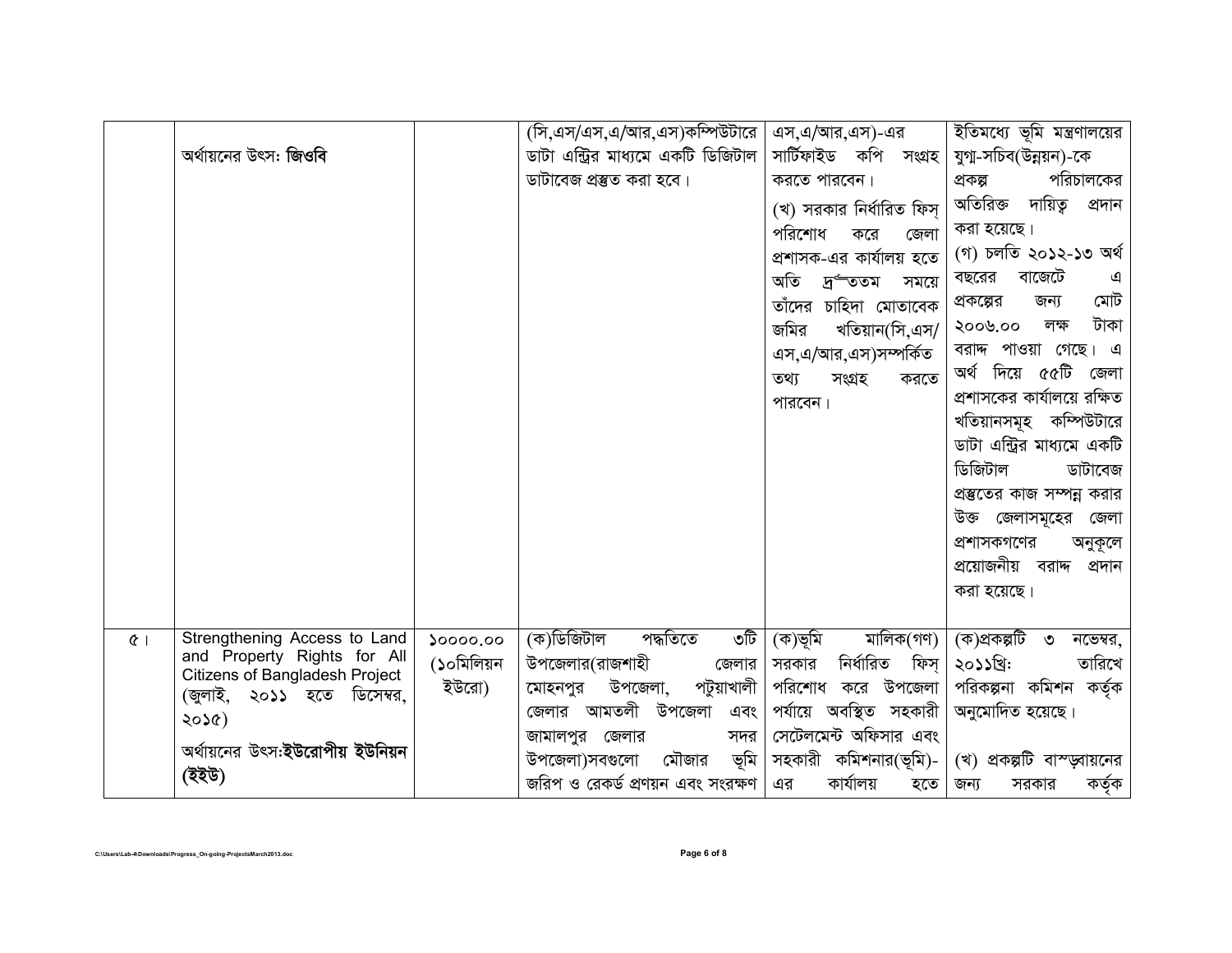|               |                                                                                                                                                                                                                              |                                                              | প্রয়োজনীয় সংখ্যক <br>করার<br>জন্য<br>আধুনিক যন্ত্রপাতি(জিপিএস, ইটিএস,  <br>সার্ভার,<br>কম্পিউটার,<br>স্ক্যানার,<br>ল্যাপটপ, ম্যাপ প্রসেসিং সফটওয়্যার<br>ইত্যাদি) সংগ্ৰহ করা হবে।<br>যন্ত্রপাতি(জিপিএস, $\, \vert \,$<br>(খ)আধুনিক<br>ইটিএস, সার্ভার, কম্পিউটার, স্ক্যানার, $\vert$<br>ল্যাপটপ, ম্যাপ প্রসেসিং সফটওয়্যার $\mid$<br>ইত্যাদি)-এর সাহায্যে প-ট টু প-ট $\mid$<br>সার্ভের মাধ্যমে বর্ণিত ৩টি উপজেলার $\parallel$<br>সবগুলো মৌজার প্রতিটি প-টের<br>দৈৰ্ঘ, প্ৰস্থ এবং ক্ষেত্ৰফলসহ ডিজিটাল<br>নকশা ও রেকর্ড প্রণয়ন করা হবে<br>এবং তা সার্ভার-এ সংরক্ষণ করা<br>হবে। | তাৎক্ষণিকভাবে<br>তাঁর/<br>তাঁদের জমির প্রত্যেকটি<br>বাহুর দৈর্ঘ,<br>প্ৰস্থ এবং<br>খতিয়ানের<br>ক্ষেত্ৰফলসহ<br>কপি<br>সংগ্ৰহ<br>করতে<br>পারবেন।<br>(খ) সংশি-ষ্ট উপজেলার<br>যে কোন মৌজার যে কোন<br>প-ট বিক্ৰী বা অন্য কোন<br>কারণে হস্তাম্ডুরিত হলে<br>ভূমি মালিক(গণ) সহকারী<br>কমিশনার(ভূমি)-এর<br>কাৰ্যালয়<br>হতে<br>স্বল্পতম<br>উক্ত<br>প- টের<br>সময়ে<br>নামজারী<br>$\mathcal{O}$<br>জমাভাগ<br>(মিউটেশন)<br>করাতে<br>পারবেন। | ইতিমধ্যে একজন<br>প্ৰকল্প<br>পরিচালক, দুই জন উপ-<br>পরিচালক<br>প্ৰকল্প<br>এবং<br>হিসাবরক্ষক<br>একজন<br>নিয়োগ করা হয়েছে।<br>(গ)প্রকল্পটি বাস্ড়্বায়নের<br>জন্য ইইউ-এর পক্ষ থেকে<br>ইতিমধ্যে<br>পরামর্শক<br>নিয়োগের কাজ সম্পন্ন করা<br>হয়েছে।<br>(ঘ) চলতি ২০১২-১৩ অৰ্থ<br>বাজেটে<br>বছরের<br>এ<br>মোট<br>প্রকল্পের<br>জন্য<br>টাকা<br>২২০০.০০<br>লক্ষ<br>বরাদ্দ পাওয়া গেছে। |
|---------------|------------------------------------------------------------------------------------------------------------------------------------------------------------------------------------------------------------------------------|--------------------------------------------------------------|--------------------------------------------------------------------------------------------------------------------------------------------------------------------------------------------------------------------------------------------------------------------------------------------------------------------------------------------------------------------------------------------------------------------------------------------------------------------------------------------------------------------------------------------------------------------------------|----------------------------------------------------------------------------------------------------------------------------------------------------------------------------------------------------------------------------------------------------------------------------------------------------------------------------------------------------------------------------------------------------------------------------------|--------------------------------------------------------------------------------------------------------------------------------------------------------------------------------------------------------------------------------------------------------------------------------------------------------------------------------------------------------------------------------|
| $\mathcal{V}$ | ডিজিটাল পদ্ধতিতে বাংলাদেশের ৬টি<br>সিটি কর্পোরেশন এবং ১টি গ্রামীণ<br>উপজেলার ভূমি জরিপ ও রেকর্ড<br>প্রণয়ন এবং সংরক্ষণ প্রকল্প(জুলাই,<br>২০১২ হতে জুন, ২০১৪)<br>অর্থায়নের উৎস: <b>জিওবি</b><br>এবং<br>কোটরা (কোরিয়া সরকার) | \$88b9.8c<br>(জিওবি:<br>২২০৯.৯৫<br>এবং<br>কোটরা:<br>32299.00 | (ক)ডিজিটাল পদ্ধতিতে বাংলাদেশের  <br>সিটি<br>কর্পোরেশন(চউগ্রাম,<br>৬টি<br>রাজশাহী, খুলনা, বরিশাল, সিলেট ও $\mid$<br>নারায়ণগঞ্জ) এবং ১টি গ্রামীণ $\vert$<br>উপজেলার(কুষ্টিয়া সদর) সবগুলো<br>মৌজার ভূমি জরিপ ও রেকর্ড প্রণয়ন  <br>এবং সংরক্ষণ করার জন্য প্রয়োজনীয়<br>সংখ্যক আধুনিক যন্ত্ৰপাতি (জিপিএস,<br>ইটিএস, সার্ভার, কম্পিউটার, স্ক্যানার, $\mid$<br>ল্যাপটপ, ম্যাপ প্রসেসিং সফটওয়্যার   সেটেলমেন্ট অফিসার এবং                                                                                                                                                         | (ক)ভূমি<br>মালিক(গণ)<br>নিৰ্ধারিত<br>ফিস<br>সরকার<br>পরিশোধ করে ৬টি সিটি<br>কর্পোরেশন(চউগ্রাম,<br>রাজশাহী, খুলনা, বরিশাল,<br>সিলেট ও নারায়ণগঞ্জ)<br>গ্ৰামীণ<br>চি<br>এবং<br>উপজেলা(কুষ্টিয়া<br>সদর)<br>এলাকায় অবস্থিত সহকারী                                                                                                                                                                                                  | ইআরডি'র নিকট<br>থেকে<br>এখনো পর্যন্ড় এ প্রকল্পে<br>কোটরা-এর<br>অর্থায়নের<br>বিষয়ে কোন নিশ্চয়তা-পত্র<br>পাওয়া যায়নি।                                                                                                                                                                                                                                                      |